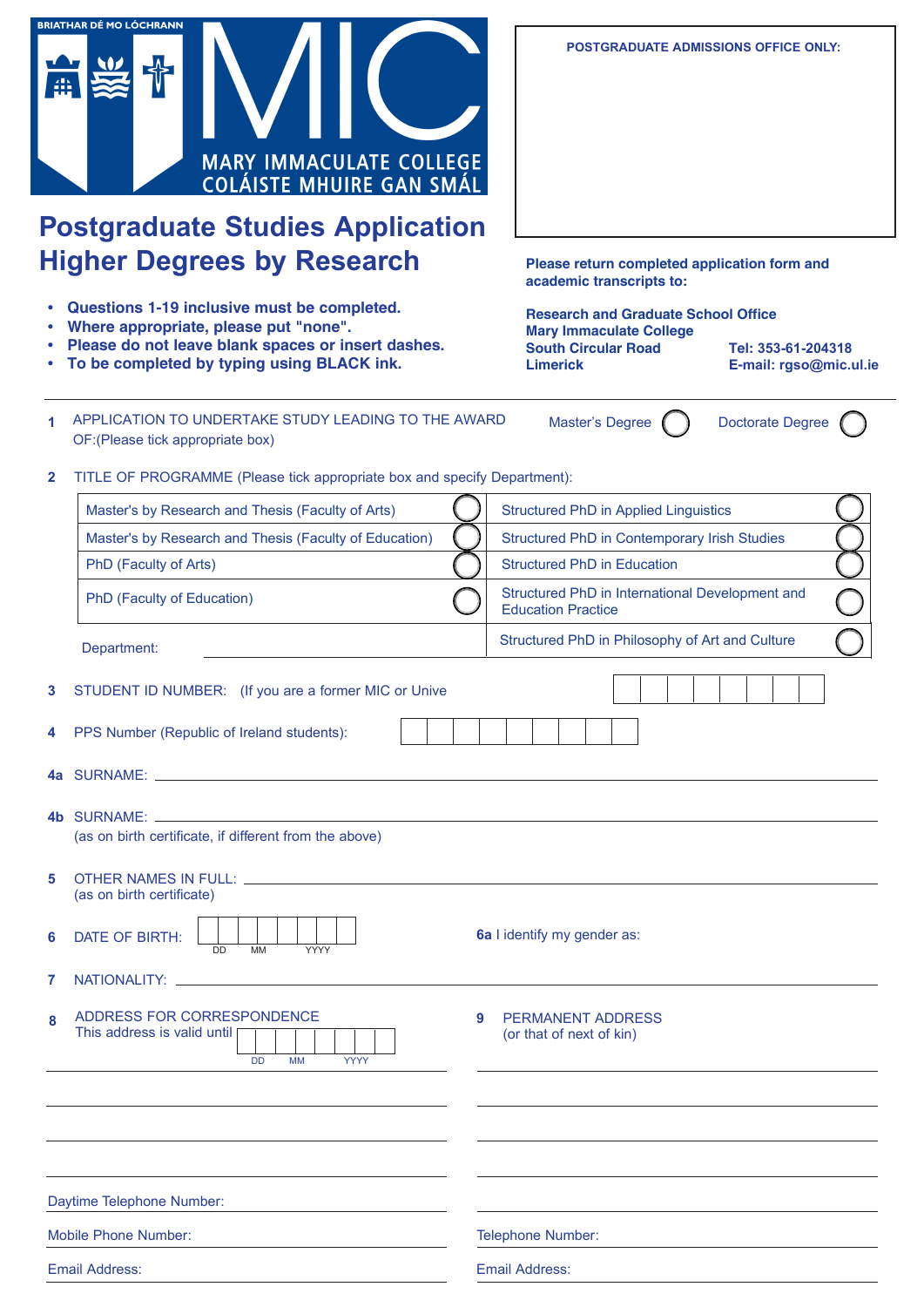#### **10** THIRD LEVEL EDUCATION - Academic and Professional Qualifications

| Names and Addresses of | Years of study |    | Major areas of | <b>Qualification</b> | <b>Class of Qualification</b>                                               |  |
|------------------------|----------------|----|----------------|----------------------|-----------------------------------------------------------------------------|--|
| Institutions attended  | from           | to | Specialisation |                      | (eg 1st Class Hons) and<br><b>Final QCA attained</b><br>(UL graduates only) |  |
|                        |                |    |                |                      |                                                                             |  |
|                        |                |    |                |                      |                                                                             |  |
|                        |                |    |                |                      |                                                                             |  |
|                        |                |    |                |                      |                                                                             |  |
|                        |                |    |                |                      |                                                                             |  |
|                        |                |    |                |                      |                                                                             |  |
|                        |                |    |                |                      |                                                                             |  |
|                        |                |    |                |                      |                                                                             |  |

Examination to be taken or results pending - please indicate date when results are expected

IMPORTANT: PLEASE SUBMIT THE FOLLOWING ORIGINAL MATERIAL TO RESEARCH AND GRADUATE SCHOOL:

- A transcript of your academic results to date from the Registrar of your university(s) to include your final degree(s) results.
- Official results of examinations to be taken should be submitted as soon as they are available.
- Applicants whose first language is not English must submit official evidence of English language competency e.g. satisfactory IELTS grade or TOEFL score. Often evidence of proficiency in English may be accepted; advice can be obtained from the Research and Graduate School.
- A final decision cannot be taken on your application until certified final results and certification of qualifications awarded are received by the Research and Graduate School.

#### **11** PUBLICATIONS AND RESEARCH INTERESTS

List Publications, Reports and Dissertations with titles, date and subject and, where applicable, Journal title. Use separate sheet if necessary. Please tick if separate sheet is used

#### **12** PARTICULAR ABILITIES

(special aptitudes, knowledge of languages, computer skills etc.)

#### **13** ACADEMIC REFEREES (at least one must be an academic referee)

| Name:                    | Institution:    |  |  |  |
|--------------------------|-----------------|--|--|--|
| Address:                 |                 |  |  |  |
|                          | Position:       |  |  |  |
| Telephone:               | E-mail address: |  |  |  |
| <b>Mobile Telephone:</b> |                 |  |  |  |
|                          |                 |  |  |  |
| Name:                    | Institution:    |  |  |  |

| --------          | .               |
|-------------------|-----------------|
| Address:          |                 |
|                   | Position:       |
| Telephone:        | E-mail address: |
| Mobile Telephone: |                 |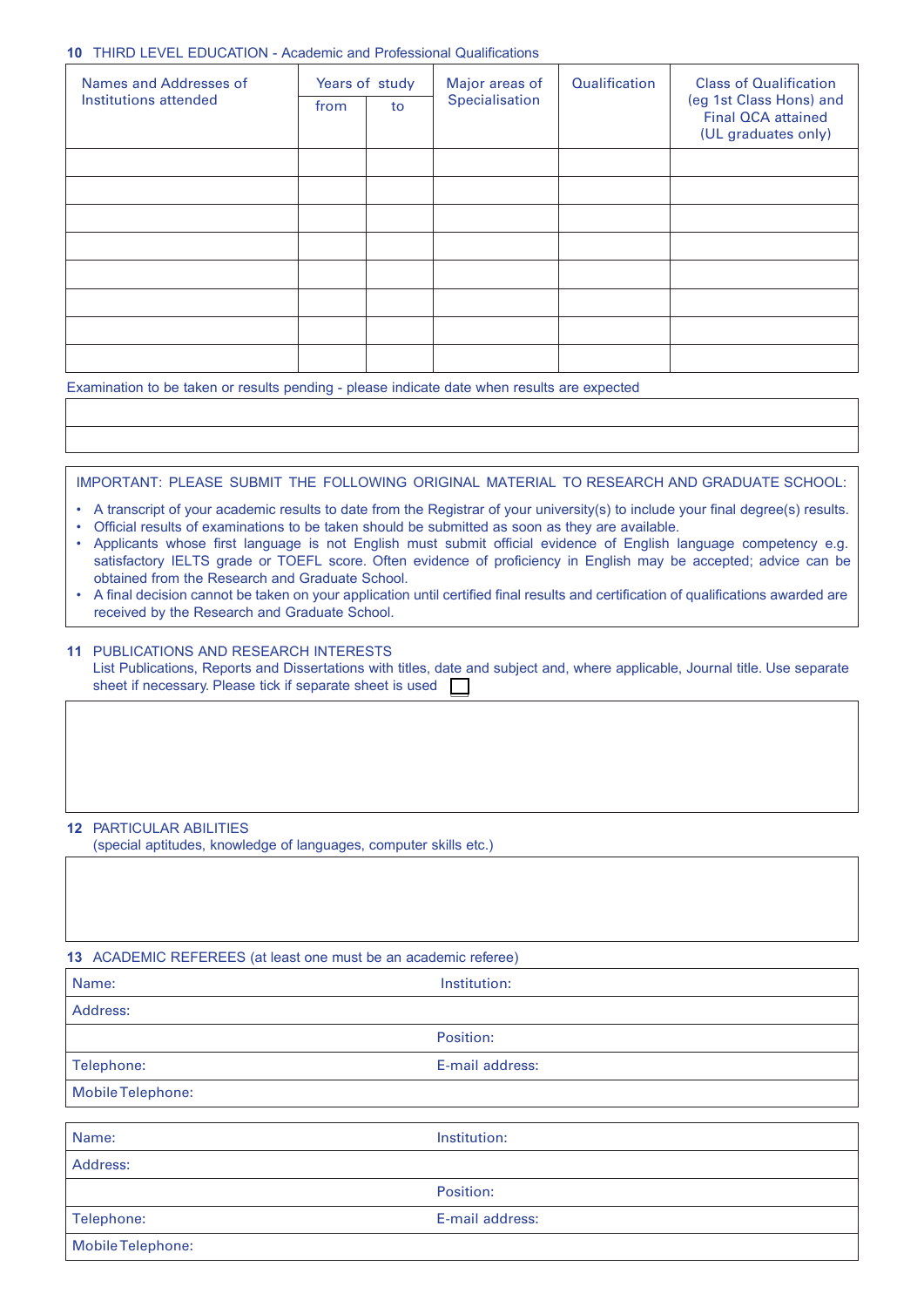### **14** SIGNIFICANT PROFESSIONAL/INDUSTRIAL WORK EXPERIENCE Please indicate the posts you have held in reverse chronological order. You may use additional sheets if necessary. Please tick if additional sheet is used

#### (i) Present or most recent employment

| <b>DATES</b>                       |    | Exact title of your post |
|------------------------------------|----|--------------------------|
| From                               | To |                          |
| Full name and address of employer: |    | Nature of work:          |
|                                    |    |                          |
|                                    |    |                          |
|                                    |    |                          |
|                                    |    |                          |
|                                    |    |                          |

#### (ii) Previous Employment

| <b>DATES</b>                       |    | Exact title of your post |
|------------------------------------|----|--------------------------|
| From                               | To |                          |
| Full name and address of employer: |    | Nature of work:          |
|                                    |    |                          |
|                                    |    |                          |
|                                    |    |                          |
|                                    |    |                          |
|                                    |    |                          |

## **15** State how you intend to finance your studies. Give details of any applications for grants/scholarships that you have made.

 $yes \t\t\t no \t\t\t$ 

|  | 16 Have you previously applied to MIC or the University of Limerick to undertake postgraduate study? |  |  |
|--|------------------------------------------------------------------------------------------------------|--|--|
|--|------------------------------------------------------------------------------------------------------|--|--|

If 'yes' state year and specify programme applied for and name(s) on application.

**17** Please state how MIC came to your attention. Please give title of newspaper, media, website, word of mouth, other etc.

**18** If you wish you may mention any condition of health or disability which could have a bearing on your studies or which requires the provision of special facilities. You may use additional sheets if necessary. Please tick if additional sheet is used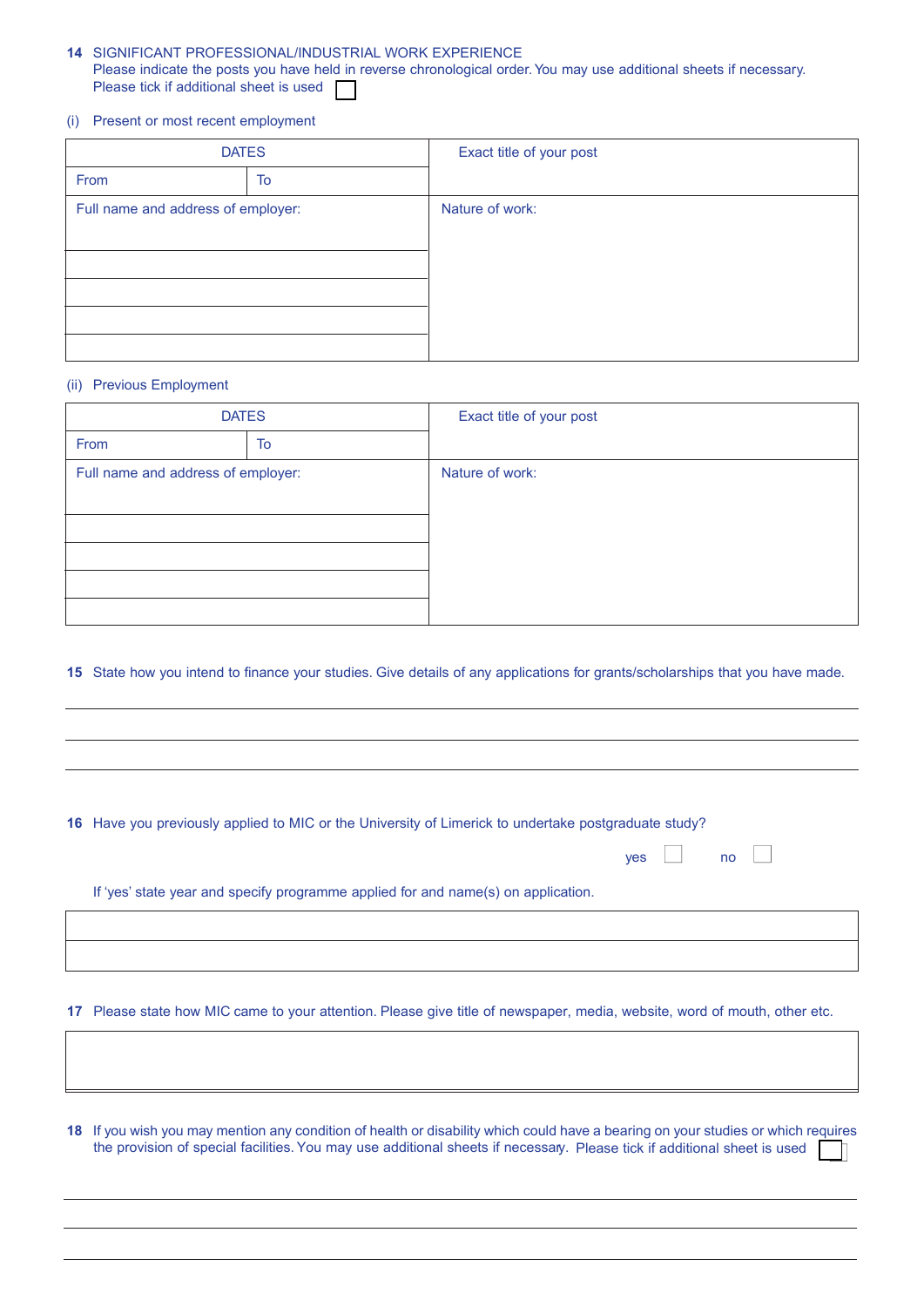|     | <b>19 PROPOSED RESEARCH PROGRAMME</b><br>Have you identified a member of faculty in the Department to which you are applying who has agreed to be<br>your Supervisor? If you have done so, please give the name and Department.                                                                                                                                                                                    |
|-----|--------------------------------------------------------------------------------------------------------------------------------------------------------------------------------------------------------------------------------------------------------------------------------------------------------------------------------------------------------------------------------------------------------------------|
| (i) |                                                                                                                                                                                                                                                                                                                                                                                                                    |
|     | Department:                                                                                                                                                                                                                                                                                                                                                                                                        |
|     | (ii) Title of project: <u>contract and contract and contract and contract and contract and contract and contract and contract and contract and contract and contract and contract and contract and contract and contract and con</u>                                                                                                                                                                               |
|     |                                                                                                                                                                                                                                                                                                                                                                                                                    |
|     | (iv) Provide a 200 word summary of the research that you intend to undertake in the space provided below. In a separate<br>appendix, please proved a detailed proposal of the research that you intend to undertake. This should include sections on:<br>Aims; Objectives; Motivation; Research Methodology and Project Description. Further information on how to prepare a<br>Thesis proposal is available here. |
|     |                                                                                                                                                                                                                                                                                                                                                                                                                    |
|     |                                                                                                                                                                                                                                                                                                                                                                                                                    |
|     |                                                                                                                                                                                                                                                                                                                                                                                                                    |
|     |                                                                                                                                                                                                                                                                                                                                                                                                                    |
|     |                                                                                                                                                                                                                                                                                                                                                                                                                    |
|     |                                                                                                                                                                                                                                                                                                                                                                                                                    |
|     |                                                                                                                                                                                                                                                                                                                                                                                                                    |
|     |                                                                                                                                                                                                                                                                                                                                                                                                                    |
|     |                                                                                                                                                                                                                                                                                                                                                                                                                    |
|     |                                                                                                                                                                                                                                                                                                                                                                                                                    |
|     |                                                                                                                                                                                                                                                                                                                                                                                                                    |
|     |                                                                                                                                                                                                                                                                                                                                                                                                                    |
|     |                                                                                                                                                                                                                                                                                                                                                                                                                    |
|     |                                                                                                                                                                                                                                                                                                                                                                                                                    |
|     |                                                                                                                                                                                                                                                                                                                                                                                                                    |
|     |                                                                                                                                                                                                                                                                                                                                                                                                                    |
|     |                                                                                                                                                                                                                                                                                                                                                                                                                    |
|     |                                                                                                                                                                                                                                                                                                                                                                                                                    |
| (V) | Provide information relating to your ability in any research skills necessary to successfully pursue this research proposal.                                                                                                                                                                                                                                                                                       |
|     |                                                                                                                                                                                                                                                                                                                                                                                                                    |
|     |                                                                                                                                                                                                                                                                                                                                                                                                                    |
|     |                                                                                                                                                                                                                                                                                                                                                                                                                    |
|     |                                                                                                                                                                                                                                                                                                                                                                                                                    |
|     |                                                                                                                                                                                                                                                                                                                                                                                                                    |
|     |                                                                                                                                                                                                                                                                                                                                                                                                                    |
| 20  | <b>DECLARATION</b><br>I affirm that the particulars given in relation to this application are in all respects true and I agree to be bound by the academic<br>regulations of the University.                                                                                                                                                                                                                       |

| <b>Signature of Applicant:</b> | Date |
|--------------------------------|------|
|--------------------------------|------|

 $\mathsf{l}$ 

**DD MM YYYY**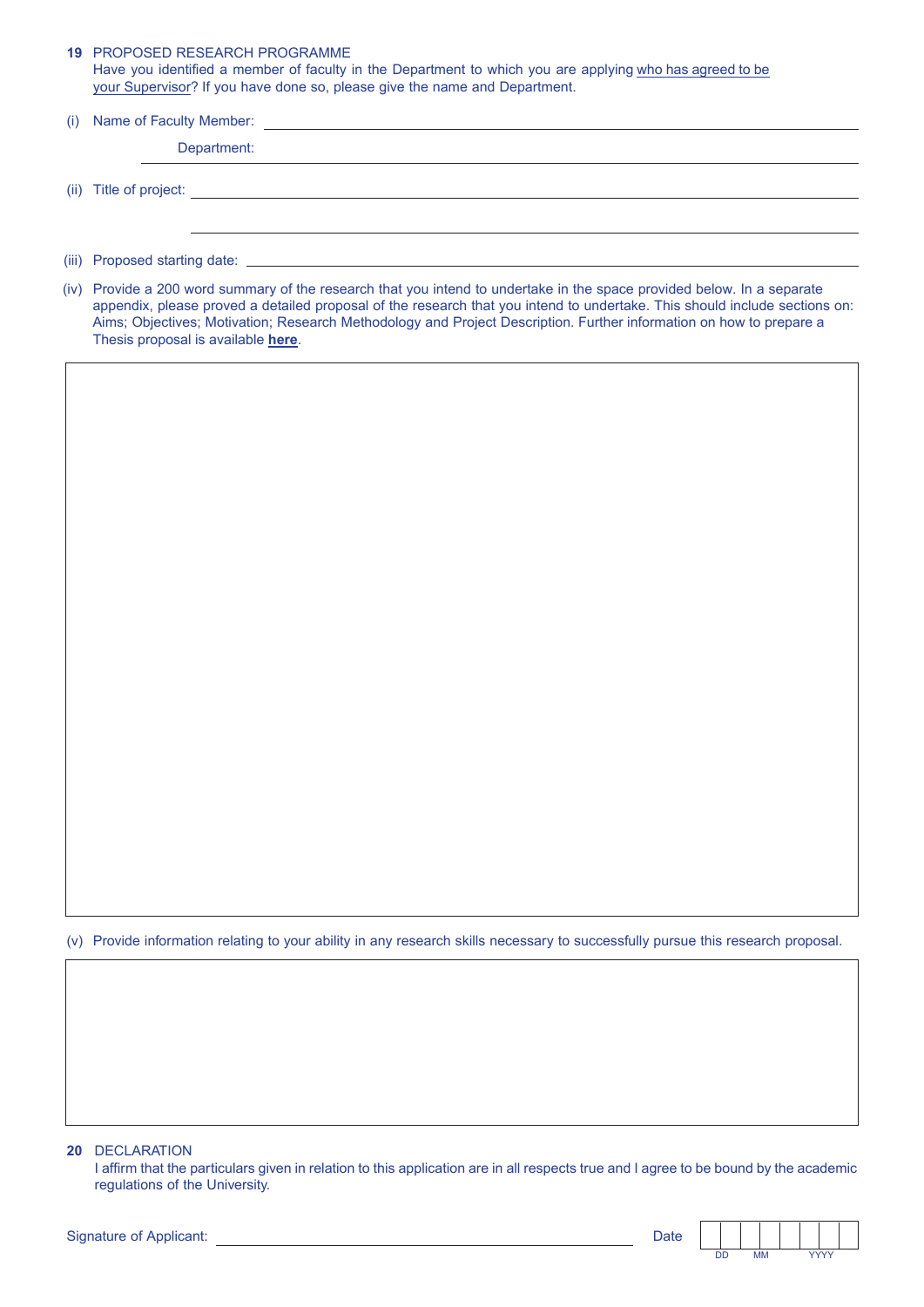## For Official Use Only



## Postgraduate Studies

**21** TO BE COMPLETED BY THE RESEARCH AND GRADUATE SCHOOL Equivalence of qualification(s) if obtained from an institution, or awarding body, other than the University of Limerick

|                                                                            | H1              | H <sub>2</sub> | 2H1           | 2H <sub>2</sub>         | H <sub>3</sub> | Pass | Other      |
|----------------------------------------------------------------------------|-----------------|----------------|---------------|-------------------------|----------------|------|------------|
| <b>Bachelor's Degree</b>                                                   | O               | O              | Ο             | O                       | $\bigcirc$     | O    | $\bigcirc$ |
| <b>Master's Degree</b>                                                     |                 | $\bigcirc$     |               | O                       | $\bigcirc$     |      |            |
| Other<br><u> 1990 - Andrea Station Books, amerikansk politik (d. 1980)</u> | $\circ$         | $\bigcirc$     |               | $\bigcirc$              | $\bigcirc$     |      |            |
| English language competency _________                                      |                 |                |               |                         |                |      |            |
| minimum requirements to pursue                                             | Master's Degree |                |               | <b>Doctorate Degree</b> |                |      |            |
|                                                                            |                 | yes            | $\bigcirc$ no |                         | yes            |      | no         |
|                                                                            |                 |                |               |                         |                |      |            |
|                                                                            |                 |                |               |                         |                |      |            |
| Date:<br><b>DD</b><br><b>MM</b><br><b>YYYY</b>                             |                 |                |               |                         |                |      |            |

## **22** THIS SECTION TO BE COMPLETED BY HEAD OF GRADUATE SCHOOL

| <b>Interview</b>                           | Comments (if any) on research potential                       |                                       |
|--------------------------------------------|---------------------------------------------------------------|---------------------------------------|
| Please tick<br>box below<br>Yes $\bigcirc$ |                                                               |                                       |
| $\bigcirc$<br><b>No</b>                    | Accept $\bigcirc$ Reject $\bigcirc$ Interviewed by            | Date:                                 |
|                                            | Language: specify language in which thesis is to be presented | <b>DD</b><br><b>MM</b><br><b>YYYY</b> |

Qualifying requirements (if applicable) to be completed by applicant's internal supervisor.

This section to be completed only in cases where the postgraduate research student is required to complete modules specified by the supervisor, either as a necessary component of the course of study, or as a qualifying requirement.

| Autumn      | Minimum<br>Grade | <b>Spring</b>         | Minimum<br>Grade |
|-------------|------------------|-----------------------|------------------|
|             |                  |                       |                  |
|             |                  |                       |                  |
|             |                  |                       |                  |
|             |                  |                       |                  |
|             |                  |                       |                  |
|             |                  |                       |                  |
| Minimum QCA |                  | Minimum QCA           |                  |
|             |                  | <b>Cumulative QCA</b> |                  |
|             |                  | <b>TOTAL CREDITS</b>  |                  |